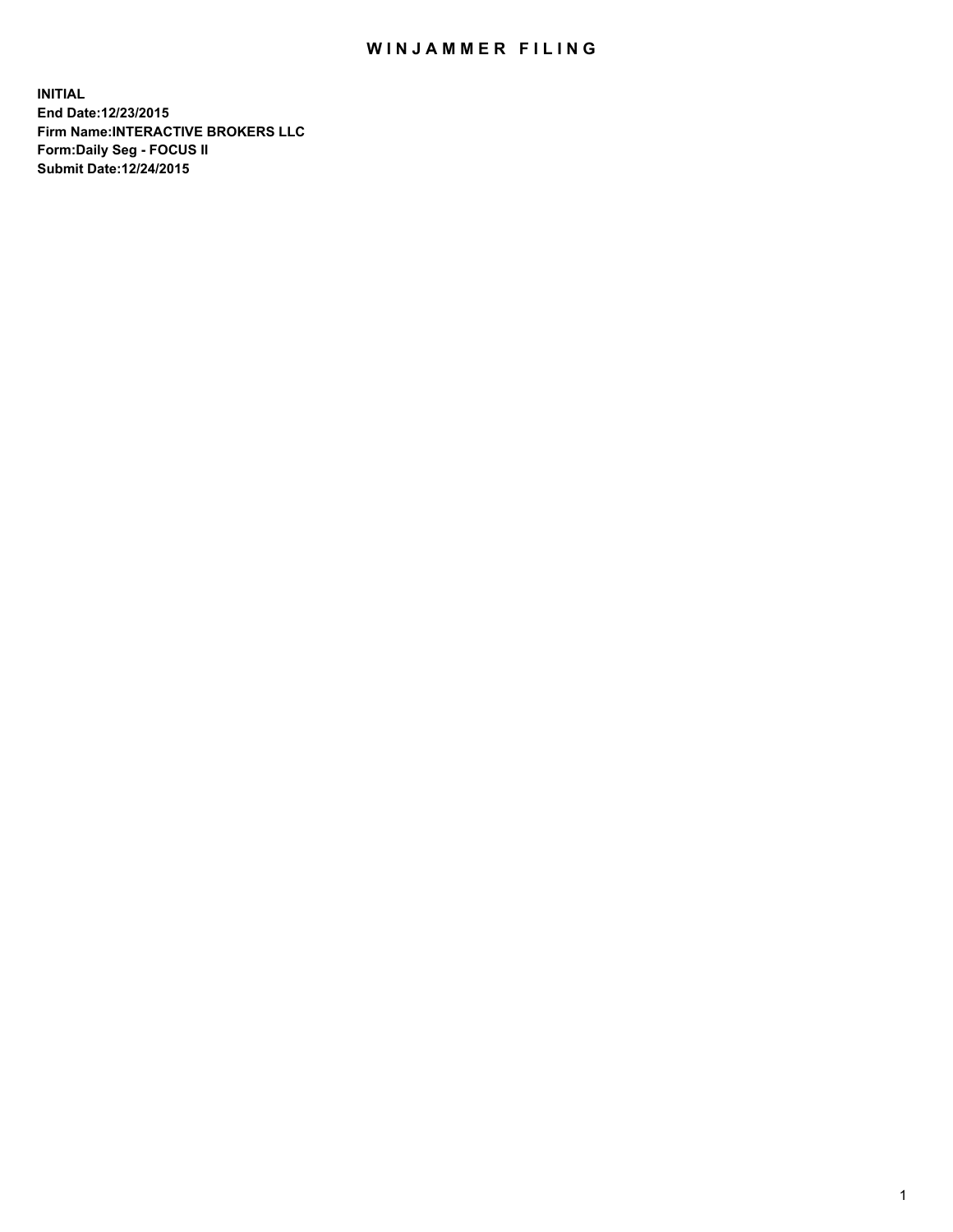## **INITIAL End Date:12/23/2015 Firm Name:INTERACTIVE BROKERS LLC Form:Daily Seg - FOCUS II Submit Date:12/24/2015 Daily Segregation - Cover Page**

| Name of Company<br><b>Contact Name</b><br><b>Contact Phone Number</b><br><b>Contact Email Address</b>                                                                                                                                                                                                                          | <b>INTERACTIVE BROKERS LLC</b><br><b>Alex Parker</b><br>203-618-7738<br>aparker@interactivebrokers.com |
|--------------------------------------------------------------------------------------------------------------------------------------------------------------------------------------------------------------------------------------------------------------------------------------------------------------------------------|--------------------------------------------------------------------------------------------------------|
| FCM's Customer Segregated Funds Residual Interest Target (choose one):<br>a. Minimum dollar amount: ; or<br>b. Minimum percentage of customer segregated funds required:% ; or<br>c. Dollar amount range between: and; or<br>d. Percentage range of customer segregated funds required between:% and%.                         | <u>0</u><br>155,000,000 245,000,000<br><u>00</u>                                                       |
| FCM's Customer Secured Amount Funds Residual Interest Target (choose one):<br>a. Minimum dollar amount: ; or<br>b. Minimum percentage of customer secured funds required:%; or<br>c. Dollar amount range between: and; or<br>d. Percentage range of customer secured funds required between:% and%.                            | $\overline{\mathbf{0}}$<br>80,000,000 120,000,000<br>0 <sub>0</sub>                                    |
| FCM's Cleared Swaps Customer Collateral Residual Interest Target (choose one):<br>a. Minimum dollar amount: ; or<br>b. Minimum percentage of cleared swaps customer collateral required:% ; or<br>c. Dollar amount range between: and; or<br>d. Percentage range of cleared swaps customer collateral required between:% and%. | <u>0</u><br>0 <sub>0</sub><br>0 <sub>0</sub>                                                           |

Attach supporting documents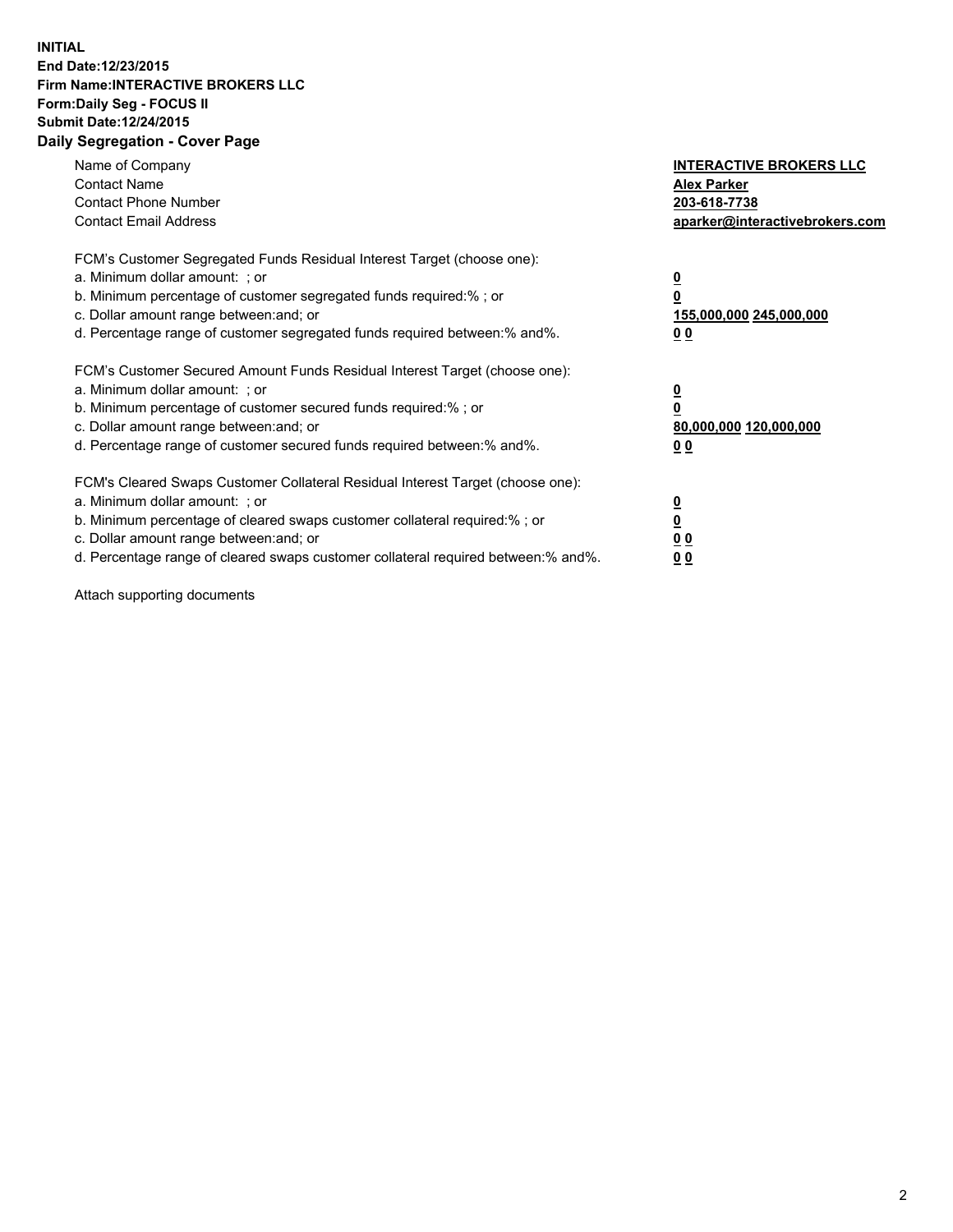## **INITIAL End Date:12/23/2015 Firm Name:INTERACTIVE BROKERS LLC Form:Daily Seg - FOCUS II Submit Date:12/24/2015 Daily Segregation - Secured Amounts**

|     | <b>Dany Ocgregation - Occarea Amounts</b>                                                                                            |                                  |
|-----|--------------------------------------------------------------------------------------------------------------------------------------|----------------------------------|
|     | Foreign Futures and Foreign Options Secured Amounts                                                                                  |                                  |
|     | Amount required to be set aside pursuant to law, rule or regulation of a foreign                                                     | $0$ [7305]                       |
|     | government or a rule of a self-regulatory organization authorized thereunder                                                         |                                  |
| 1.  | Net ledger balance - Foreign Futures and Foreign Option Trading - All Customers                                                      |                                  |
|     | A. Cash                                                                                                                              | 335,798,611 [7315]               |
|     | B. Securities (at market)                                                                                                            | $0$ [7317]                       |
| 2.  | Net unrealized profit (loss) in open futures contracts traded on a foreign board of trade                                            | 5,480,335 [7325]                 |
| 3.  | Exchange traded options                                                                                                              |                                  |
|     | a. Market value of open option contracts purchased on a foreign board of trade                                                       | 23,181 [7335]                    |
|     | b. Market value of open contracts granted (sold) on a foreign board of trade                                                         | -18,026 [7337]                   |
| 4.  | Net equity (deficit) (add lines 1.2. and 3.)                                                                                         | 341,284,101 [7345]               |
| 5.  | Account liquidating to a deficit and account with a debit balances - gross amount                                                    | 369,655 [7351]                   |
|     | Less: amount offset by customer owned securities                                                                                     | 0 [7352] 369,655 [7354]          |
| 6.  | Amount required to be set aside as the secured amount - Net Liquidating Equity                                                       | 341,653,756 [7355]               |
|     | Method (add lines 4 and 5)                                                                                                           |                                  |
| 7.  | Greater of amount required to be set aside pursuant to foreign jurisdiction (above) or line                                          | 341,653,756 [7360]               |
|     | 6.                                                                                                                                   |                                  |
|     | FUNDS DEPOSITED IN SEPARATE REGULATION 30.7 ACCOUNTS                                                                                 |                                  |
| 1.  | Cash in banks                                                                                                                        |                                  |
|     | A. Banks located in the United States                                                                                                | <b>149</b> [7500]                |
|     | B. Other banks qualified under Regulation 30.7                                                                                       | 0 [7520] 149 [7530]              |
| 2.  | Securities                                                                                                                           |                                  |
|     | A. In safekeeping with banks located in the United States                                                                            | 371,997,031 [7540]               |
|     | B. In safekeeping with other banks qualified under Regulation 30.7                                                                   | 0 [7560] 371,997,031 [7570]      |
| 3.  | Equities with registered futures commission merchants                                                                                |                                  |
|     | A. Cash                                                                                                                              | $0$ [7580]                       |
|     | <b>B.</b> Securities                                                                                                                 | $0$ [7590]                       |
|     | C. Unrealized gain (loss) on open futures contracts                                                                                  | $0$ [7600]                       |
|     | D. Value of long option contracts                                                                                                    | $0$ [7610]                       |
|     | E. Value of short option contracts                                                                                                   | 0 [7615] 0 [7620]                |
| 4.  | Amounts held by clearing organizations of foreign boards of trade                                                                    |                                  |
|     | A. Cash                                                                                                                              | $0$ [7640]                       |
|     | <b>B.</b> Securities                                                                                                                 | $0$ [7650]                       |
|     | C. Amount due to (from) clearing organization - daily variation                                                                      | $0$ [7660]                       |
|     | D. Value of long option contracts                                                                                                    | $0$ [7670]                       |
|     | E. Value of short option contracts                                                                                                   | 0 [7675] 0 [7680]                |
| 5.  | Amounts held by members of foreign boards of trade                                                                                   |                                  |
|     | A. Cash                                                                                                                              | 85,811,081 [7700]                |
|     | <b>B.</b> Securities                                                                                                                 | $0$ [7710]                       |
|     | C. Unrealized gain (loss) on open futures contracts                                                                                  | 7,777,993 [7720]                 |
|     | D. Value of long option contracts<br>E. Value of short option contracts                                                              | 23,188 [7730]                    |
| 6.  |                                                                                                                                      | -18,026 [7735] 93,594,236 [7740] |
| 7.  | Amounts with other depositories designated by a foreign board of trade                                                               | 0 [7760]                         |
| 8.  | Segregated funds on hand                                                                                                             | $0$ [7765]                       |
| 9.  | Total funds in separate section 30.7 accounts<br>Excess (deficiency) Set Aside for Secured Amount (subtract line 7 Secured Statement | 465,591,416 [7770]               |
|     | Page 1 from Line 8)                                                                                                                  | 123,937,660 [7380]               |
| 10. | Management Target Amount for Excess funds in separate section 30.7 accounts                                                          | 80,000,000 [7780]                |
| 11. | Excess (deficiency) funds in separate 30.7 accounts over (under) Management Target                                                   | 43,937,660 [7785]                |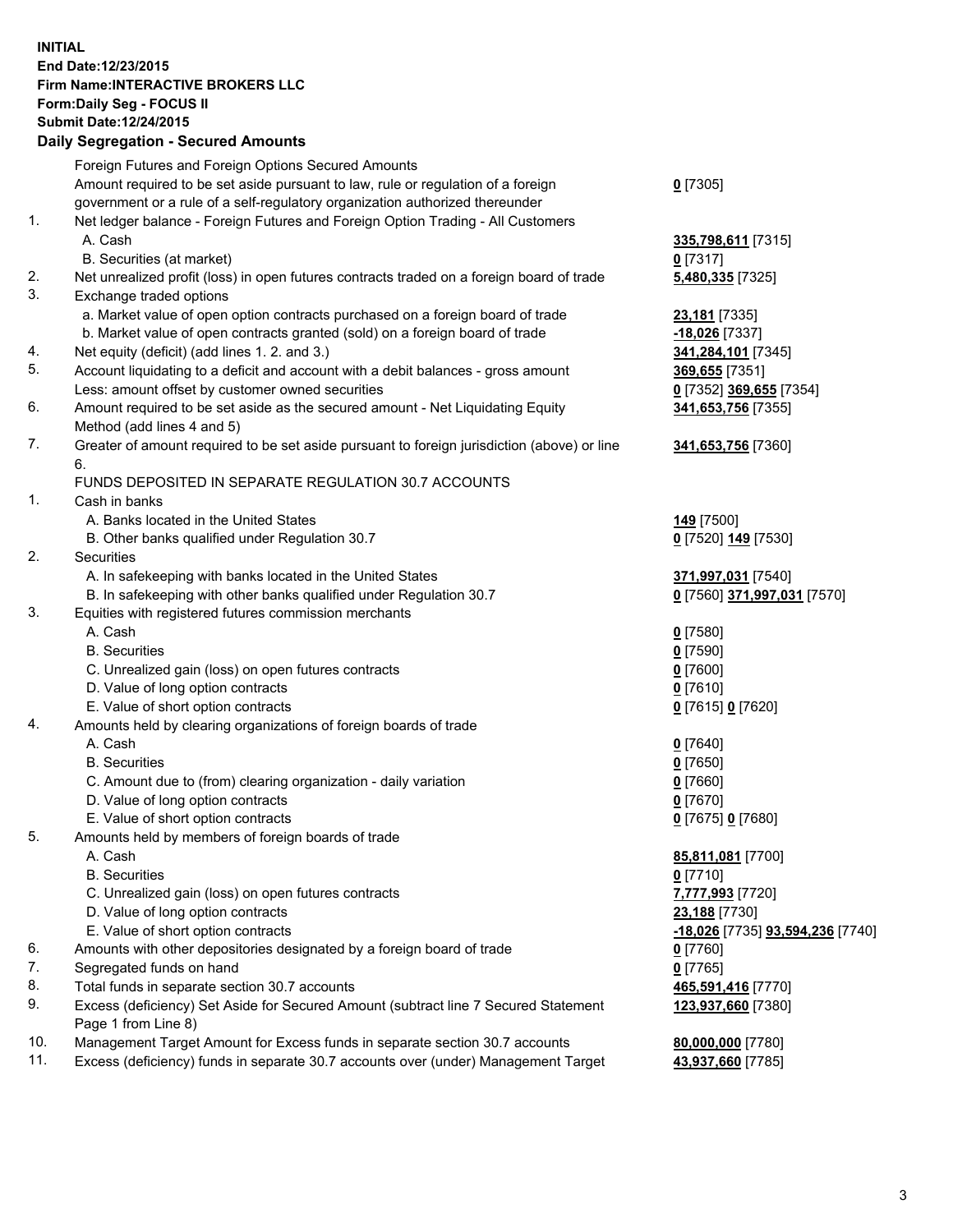**INITIAL End Date:12/23/2015 Firm Name:INTERACTIVE BROKERS LLC Form:Daily Seg - FOCUS II Submit Date:12/24/2015 Daily Segregation - Segregation Statement** SEGREGATION REQUIREMENTS(Section 4d(2) of the CEAct) 1. Net ledger balance A. Cash **2,648,221,067** [7010] B. Securities (at market) **0** [7020] 2. Net unrealized profit (loss) in open futures contracts traded on a contract market **-41,487,107** [7030] 3. Exchange traded options A. Add market value of open option contracts purchased on a contract market **56,749,030** [7032] B. Deduct market value of open option contracts granted (sold) on a contract market **-130,667,877** [7033] 4. Net equity (deficit) (add lines 1, 2 and 3) **2,532,815,113** [7040] 5. Accounts liquidating to a deficit and accounts with debit balances - gross amount **88,396** [7045] Less: amount offset by customer securities **0** [7047] **88,396** [7050] 6. Amount required to be segregated (add lines 4 and 5) **2,532,903,509** [7060] FUNDS IN SEGREGATED ACCOUNTS 7. Deposited in segregated funds bank accounts A. Cash **280,686,942** [7070] B. Securities representing investments of customers' funds (at market) **1,455,633,608** [7080] C. Securities held for particular customers or option customers in lieu of cash (at market) **0** [7090] 8. Margins on deposit with derivatives clearing organizations of contract markets A. Cash **30,293,015** [7100] B. Securities representing investments of customers' funds (at market) **1,046,958,454** [7110] C. Securities held for particular customers or option customers in lieu of cash (at market) **0** [7120] 9. Net settlement from (to) derivatives clearing organizations of contract markets **-2,433,180** [7130] 10. Exchange traded options A. Value of open long option contracts **56,729,013** [7132] B. Value of open short option contracts **-130,634,302** [7133] 11. Net equities with other FCMs A. Net liquidating equity **0** [7140] B. Securities representing investments of customers' funds (at market) **0** [7160] C. Securities held for particular customers or option customers in lieu of cash (at market) **0** [7170] 12. Segregated funds on hand **0** [7150] 13. Total amount in segregation (add lines 7 through 12) **2,737,233,550** [7180] 14. Excess (deficiency) funds in segregation (subtract line 6 from line 13) **204,330,041** [7190] 15. Management Target Amount for Excess funds in segregation **155,000,000** [7194]

16. Excess (deficiency) funds in segregation over (under) Management Target Amount Excess

**49,330,041** [7198]